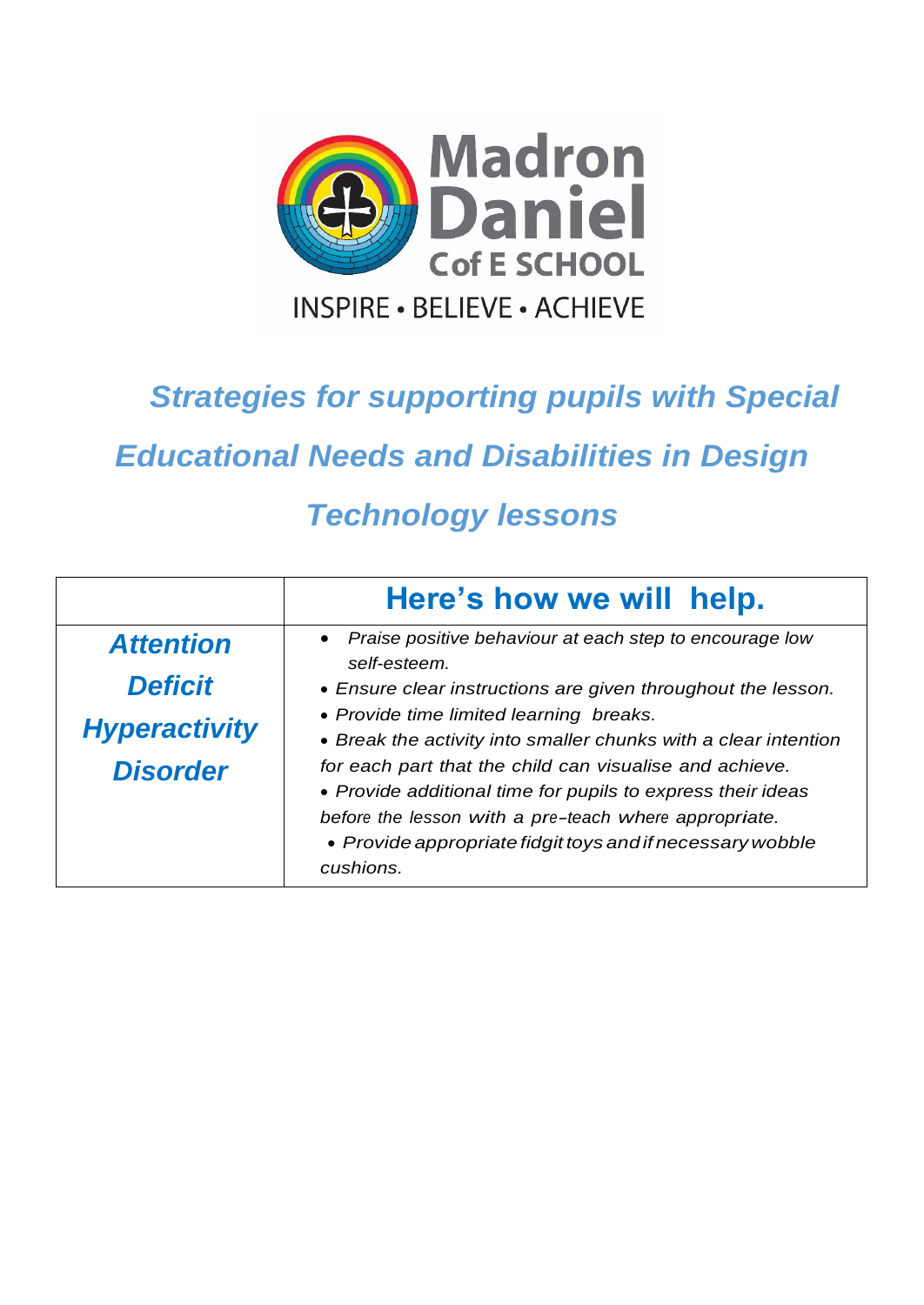|                 | Ensure the child knows the support available on offer<br>$\bullet$                              |
|-----------------|-------------------------------------------------------------------------------------------------|
|                 | before the lesson begins.                                                                       |
| <b>Anxiety</b>  | Provide lots of opportunities to ask questions to clarify                                       |
|                 | thinking and ideas during the lesson.                                                           |
|                 | Teach problem solving before the lesson, and strategies to<br>$\bullet$                         |
|                 | overcome problems that might be faced in these subjects                                         |
|                 | promoting a growth mindset.                                                                     |
|                 | Praise children for their attempts not just their outcomes.                                     |
|                 | Model how to use D&T tools before setting the work.                                             |
|                 | Consider a seating arrangements and discuss this with the<br>٠                                  |
|                 | child. Would they benefit from sitting near a trusted peer.                                     |
| <b>Autism</b>   | Understand if your child is hypo-sensitive or<br>٠                                              |
|                 | hypersensitive and how they will manage the sensory                                             |
| <b>Spectrum</b> | work you are asking them to partake in. This may be                                             |
| <b>Disorder</b> | particularly important when cooking.                                                            |
|                 | Provide time limited learning breaks which should support<br>$\bullet$                          |
|                 | the child's sensory needs.                                                                      |
|                 | Ensure the child is aware of their safe place is in case<br>$\bullet$                           |
|                 | they become over whelmed.                                                                       |
|                 | Ensure outcomes are clear, with a clear end point to the<br>$\bullet$                           |
|                 | lesson, so children know when they have reached this.<br>Using timers to help with transitions. |
|                 | Use simple, specific instructions that are clear to<br>٠                                        |
|                 | understand.                                                                                     |
|                 | Understand your student's skills, and where their starting<br>place is.                         |
|                 | Consider seating arrangements. Where can the child be                                           |
|                 | with less traffic flow in the classroom?                                                        |
|                 | Consider whether equipment is being shared or does the<br>٠                                     |
|                 | child their own personal set.                                                                   |
|                 | Provide concrete resources to help with mathematical<br>$\bullet$                               |
|                 | equations, drawing to scale and planning D&T projects.                                          |
| Dyscalculia     | Use technology available during the design process if                                           |
|                 | required.                                                                                       |
|                 | Ensure the child knows the support available on offer                                           |
|                 | before the lesson begins.                                                                       |
|                 | Provide electric measuring tools for cooking to aid                                             |
|                 | independence.                                                                                   |
|                 | Use simple, specific instructions that are clear to<br>٠                                        |
|                 | understand. Consider whether these could be visual.                                             |
| <b>Dyslexia</b> | Pre-teach vocabulary linked to D&T that will help the child                                     |
|                 | to succeed in the lesson like planning, designing and                                           |
|                 | evaluating. Provide these as word mats.                                                         |
|                 | Differentiate the Learning Intention so the child understands                                   |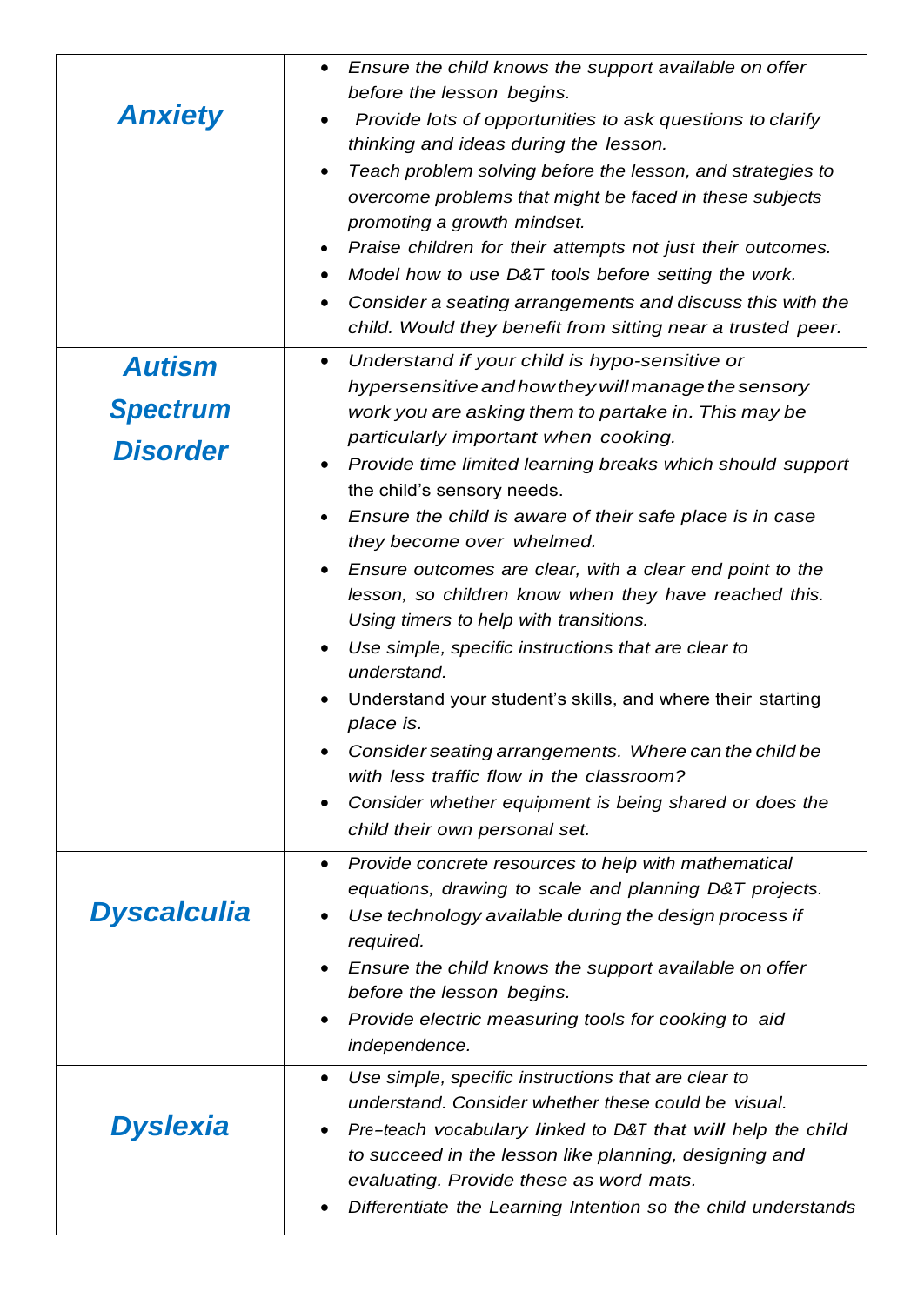|                         | what is being asked of them.                                                           |
|-------------------------|----------------------------------------------------------------------------------------|
|                         | Model how to use D&T tools before setting the work.                                    |
|                         |                                                                                        |
|                         | Consider how the child is going to communicate ideas.<br>Does this need to be written? |
|                         | If using printed resources use font size above 12 and print                            |
|                         | on pastel paper avoiding black text on white paper                                     |
|                         |                                                                                        |
|                         | Ensure the tools you are using are accessible to the child<br>$\bullet$                |
| Dyspraxia               | <i>i.e rulers with handles. Consider the risk of using tools</i>                       |
|                         | and how they can be made safe.                                                         |
|                         | Model how to use D&T tools before setting the work.                                    |
|                         | Differentiate the size and scale of a project and its end<br>result                    |
|                         | Use projects on the page to understand how children can                                |
|                         | use different processes based on their abilities to achieve                            |
|                         | the same goal.                                                                         |
|                         | Discretely check the child is wearing hearing aids and they<br>$\bullet$               |
|                         | are turned on.                                                                         |
| <b>Hearing</b>          | Talk clearly and concisely in front of the child making sure                           |
|                         | light is not in their eyes from a window in case they lip                              |
| <b>Impairment</b>       | read?                                                                                  |
|                         | Repeat any questions or responses other children say so                                |
|                         | that they aware of key information being shared.                                       |
|                         | Make sure instructions are clear and concise.                                          |
|                         | Give instructions when the room is quieter, and be mindful                             |
|                         | of additional noise when cooking, or using loud tools like                             |
|                         | hammers.                                                                               |
|                         | Appreciate they may take longer to stop in an emergency.                               |
|                         | Will you use visual cues or stand in front of the child to                             |
|                         | give stopping instructions.                                                            |
|                         | Pre-teach vocabulary linked to D&T that will help the child                            |
|                         | to succeed in the lesson like planning, designing and                                  |
|                         | evaluating.                                                                            |
|                         | Encourage children to use the toilet before working on a<br>$\bullet$                  |
|                         | project, as they may feel this isn't as easy when they are                             |
| <b>Toileting Issues</b> | wearing protective clothes and covered in clay/glue/cooking                            |
|                         | ingredients etc.                                                                       |
|                         | Encourage children to wear protective clothes that make                                |
|                         | access to the bathroom manageable.                                                     |
| <b>Cognition and</b>    | Use visuals to break each stage of the design process down<br>$\bullet$                |
| <b>Learning</b>         | into clear, manageable tasks.                                                          |
|                         | Use language that is understood by the child, or take the                              |
| <b>Challenges</b>       | time to pre-teach language concepts including design,<br>develop and evaluate.         |
|                         | Give children time to process information and when asking                              |
|                         | them appropriate questions                                                             |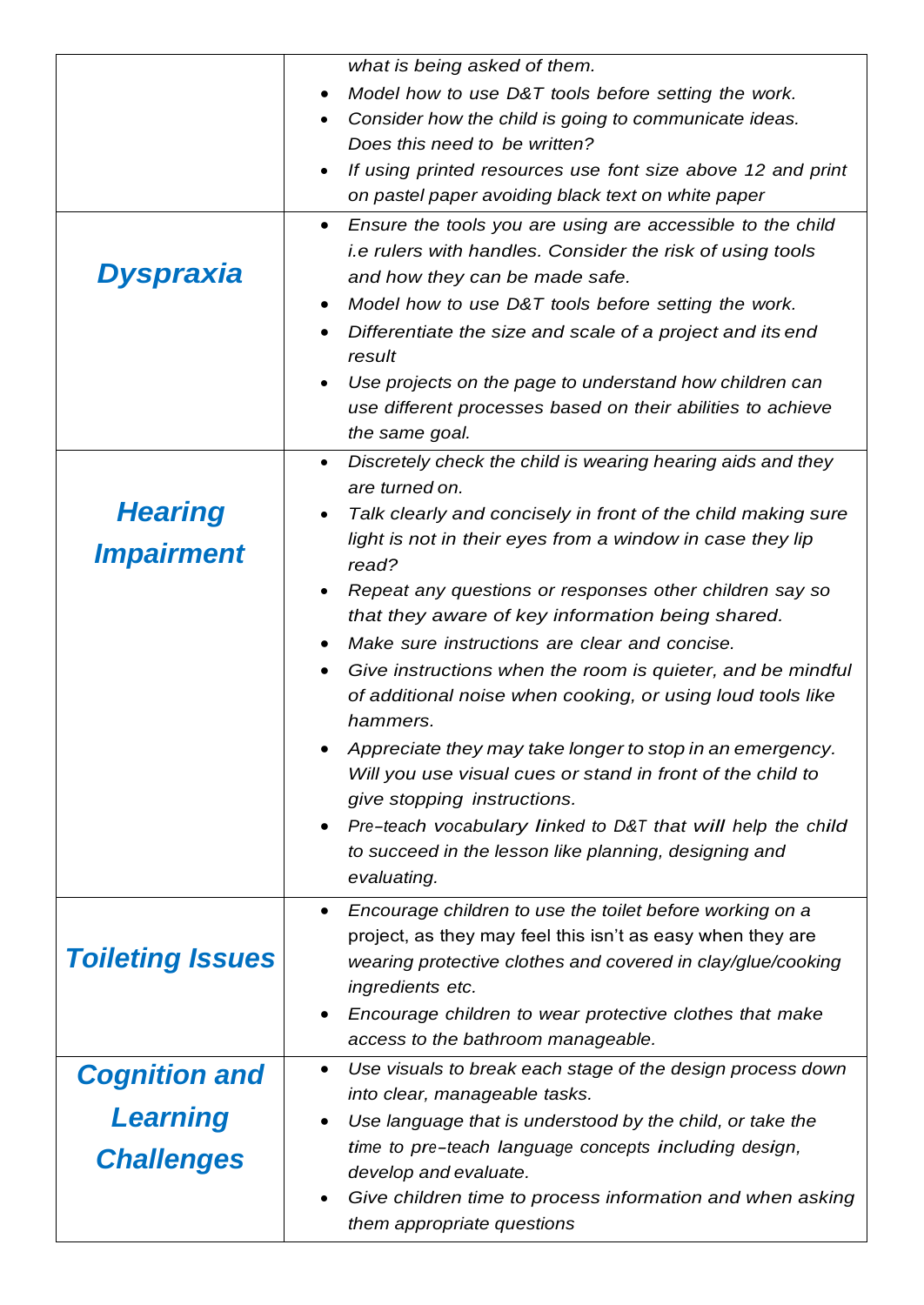| <b>Speech,</b><br>Language +<br><b>Communication</b><br><b>Needs</b> | Provide word mats for key vocabulary<br>$\bullet$<br>Model how to use D&T tools before setting the work.<br>Physically demonstrate the lesson and the expectations<br>include designing, making and evaluating where possible.<br>Support children with their organisation in the lesson,<br>especially when cooking to make sure they do not default<br>from the final product.<br>When cooking, or making something provide checklists<br>which can be ticked off.<br>Provide instruction that are clear, concise and match the<br>$\bullet$<br>language of the child, delivering these instructions slowly.<br>Give children time when responding to questions,<br>instructions and when they are communicating<br>Encourage designs and evaluations to be done using<br>pictures and child's voice where possible and then recorded<br>by an adult.<br>If necessary, have visuals that children can point to or talk<br>about.<br>Pre teach appropriate vocabulary being aware that the<br>process of learning vocabulary may need to be<br>kinaesthetic. Share lists with parents and carers so that it<br>can practised.<br>Provide short, simple clear instructions.<br>Try and keep the children calm in a lesson, although D&T |
|----------------------------------------------------------------------|-----------------------------------------------------------------------------------------------------------------------------------------------------------------------------------------------------------------------------------------------------------------------------------------------------------------------------------------------------------------------------------------------------------------------------------------------------------------------------------------------------------------------------------------------------------------------------------------------------------------------------------------------------------------------------------------------------------------------------------------------------------------------------------------------------------------------------------------------------------------------------------------------------------------------------------------------------------------------------------------------------------------------------------------------------------------------------------------------------------------------------------------------------------------------------------------------------------------------------------------|
| <b>Tourette</b><br>Syndrome                                          | can be exciting, as this can lead to a tic.<br>Provide additional support with cutting, using looped<br>scissors and handled rulers.                                                                                                                                                                                                                                                                                                                                                                                                                                                                                                                                                                                                                                                                                                                                                                                                                                                                                                                                                                                                                                                                                                    |
| <b>Experienced</b><br><b>Trauma</b>                                  | Provide opportunities to be curious and explore the tools<br>$\bullet$<br>and resources that children will use.<br>Use simple, specific instructions that are clear to<br>understand, and deliver these slowly.<br>Slowly build up the tools a child can use, as they become<br>more confident in their work, especially in regard to<br>cooking.<br>Model and remind children behavioural expectations when<br>using tools including clay and cooking, and safe ways of<br>using these including health and hygiene. Use visuals if<br>needed.<br>Before the lesson, come up with strategies for if difficulties<br>occur during the lesson, and ways these can be overcome,<br>reminding children that D&T is about trial and error.                                                                                                                                                                                                                                                                                                                                                                                                                                                                                                  |